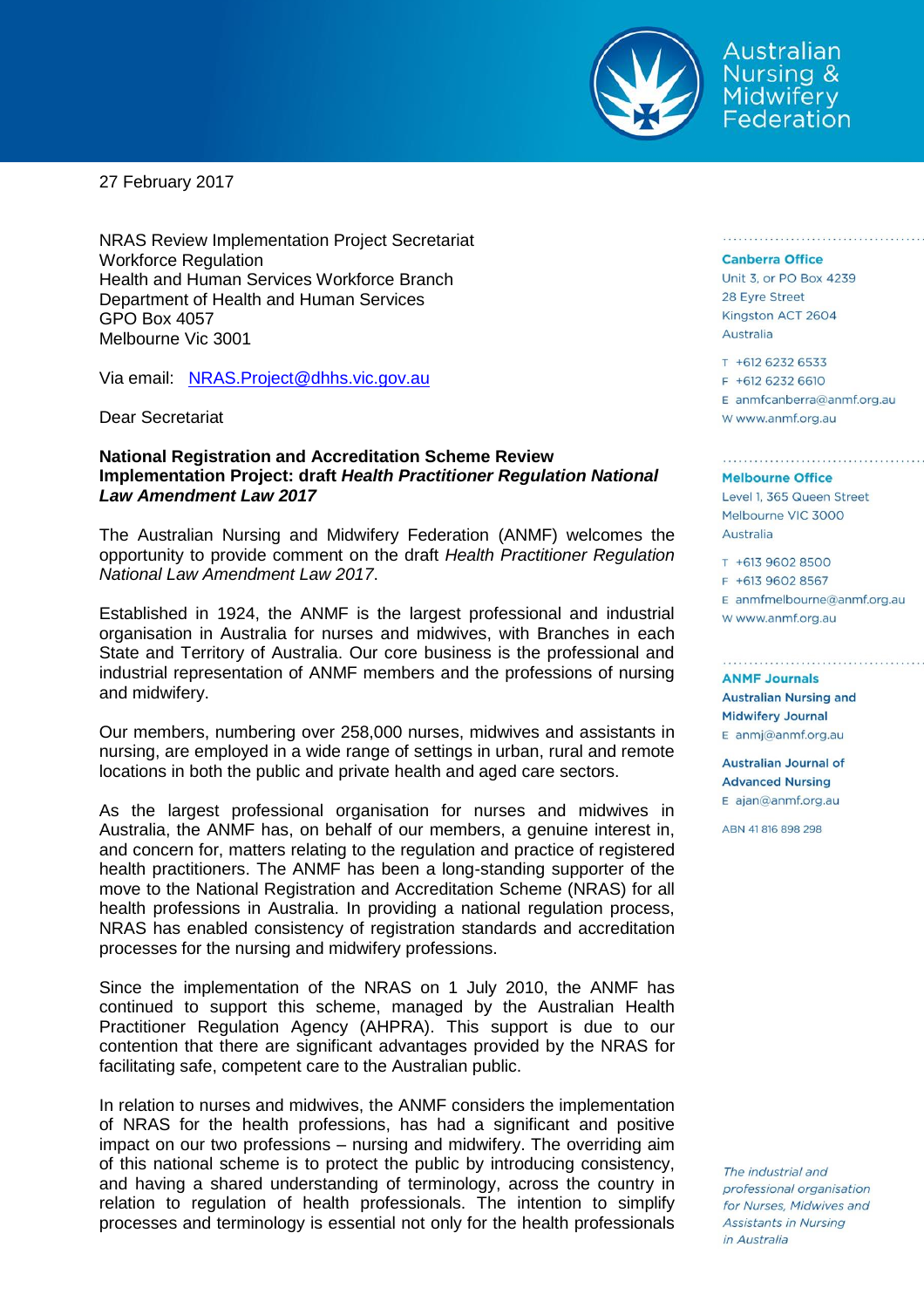themselves, but also, and critically, to reduce confusion for consumers of health and aged care services about the codes, guidelines and standards applying to health professionals.

Given our on-going commitment to NRAS, the ANMF has an abiding interest in ensuring the legislation and accompanying regulations provide for a fair and equitable regulatory environment for health professionals, whilst delivering its primary function of public protection. With respect to the proposed amendments to the *Health Practitioner Regulation National Law 2009,* as agreed by the Ministerial Council, the ANMF has four specific areas of concern as outlined below:

## *Amendment enabling a new power for the Ministerial Council to change the structure of National Boards by regulation (Section 31):*

In providing for 'flexibility' for the Ministerial Council to change the structure of National Boards by regulations, the ANMF contends this removes safeguards for National Boards which are currently provided for under the National Law. We do not support this amendment and believe it is essential that any changes made to the structure of Boards needs to be done through legislation amendments, with full consultation with stakeholders, to ensure fair and transparent processes.

## *Amendment enabling community members to be appointed as chairpersons of National Boards (Section 33):*

In our submission to the 2014 *Review of the National Registration and Accreditation Scheme for health professions<sup>1</sup>* the ANMF made clear our position that it is essential the chairperson of the NMBA continues to be a practitioner member. We would not accept a situation where the possibility existed for a compromise on decisions being made about professional standards of practice or education, accreditation of courses or professional issues by our National Board chair not being intimately acquainted with the context of the nursing and midwifery professions. These qualities are also essential in the representation role the Chair of the Nursing and Midwifery Board of Australia plays nationally and internationally. It is important that there are community members who are part of the decision making processes within the NMBA, but the position of Chair of the NMBA must remain with a practicing registered nurse and/or midwife.

# *Amendment to provide for a commencement date of registration up to 90 days after Board's decision (Section 56):*

When the Board has made a decision that, a graduating student of a nursing or midwifery program of education or an internationally qualified nurse or midwife, is eligible for registration, there should be as little delay as possible in advising of the outcome of their application. While the ANMF appreciates there would be an administrative process following the Board's decision, a period of up to 90 days is not acceptable for a commencement date of registration. The ANMF cannot support this amendment as this excessive timeframe could have a deleterious effect on the person's ability to obtain employment and commence receiving an income.

 $\overline{a}$ 

<sup>&</sup>lt;sup>1</sup> Australian Nursing and Midwifery Federation. 2014. Submission to Review of the National Registration and Accreditation Scheme for health professions. Available from the ANMF website at: [http://anmf.org.au/documents/submissions/ANMF\\_Submission\\_NRAS\\_review\\_Oct\\_2014.pdf](http://anmf.org.au/documents/submissions/ANMF_Submission_NRAS_review_Oct_2014.pdf)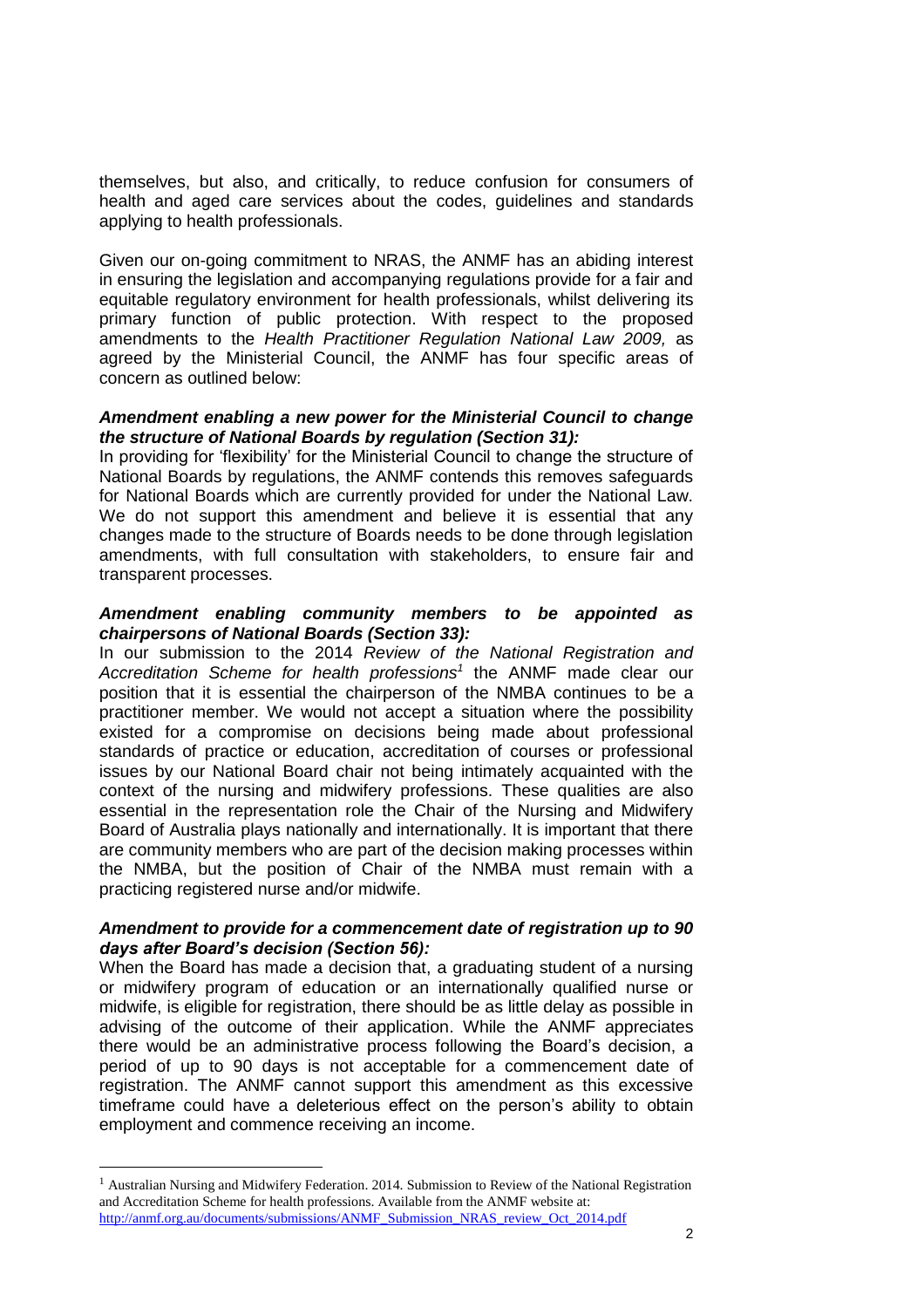# *Amendment regarding grounds for taking immediate action (Section 156):*

The ANMF recognises notifications as an essential area of NRAS to assist Boards in their role of protecting the public. In doing this, the system must also provide a level of fairness in dealing with the regulated health professional concerned.

It is difficult to make definitive comment on this amendment given the actual words for the amended clause are not provided in the consultation document, However, our particular concern is the removal of the words 'serious risk' as a component of the immediate action criteria. Broadening of the grounds on which a National Board may take immediate action against a health practitioner, in our opinion, opens the potential for such action to be taken from a subjective view on incidents of a lesser nature. This may result in an increase in the number of notifications going to appeal, with the flow on effect of undermining confidence in the National Board and the NRAS itself.

There is also potential for a blurring of the boundaries between the practitioner's personal and practice life.

The rationale provided for changing the wording refers to the fact that the proposed amended wording currently exists in NSW legislation and thus national consistency would be achieved. The ANMF suggests the reverse should occur – that is, that the change should occur in the legislation for the one state, to reflect the National Law which applies to the rest of the country. This is particularly so because evidence has not been cited that the existing wording of 'serious risk' has not provided the protection to the public as required.

# *Amendment to the review of a suspension arising from a health panel decision (Section 191):*

The ANMF agrees there is some merit in deciding on a review period for a suspension, as proposed, to circumvent 'uncertainty for practitioners and students about the length of time a suspension will remain in place.' However, we have concerns about imposing a fixed review date for a suspension, whether by immediate action or health panel, if there is no provision for changing that date in the event of altered circumstances. We consider the registrant should be able to apply for a review of the suspension before the set review date, if there has been a material change in the circumstances which led to the suspension. Examples are outlined below to illustrate changed circumstances which would clearly require a review of the fixed period of suspension:

- 1. A registrant charged with a serious offence is suspended with a review date set for two months. However, a couple of weeks after the suspension is imposed the Director of Public Prosecutions drops the charges.
- 2. A registrant is placed on an Inpatient Treatment Order (ITO) and admitted to a mental health unit. He/she is then suspended by the Board and a review date of that suspension imposed. The impairment is found to be the result of an acute intoxication, and there is no evidence of dependence or continuing impairment. The registrant is